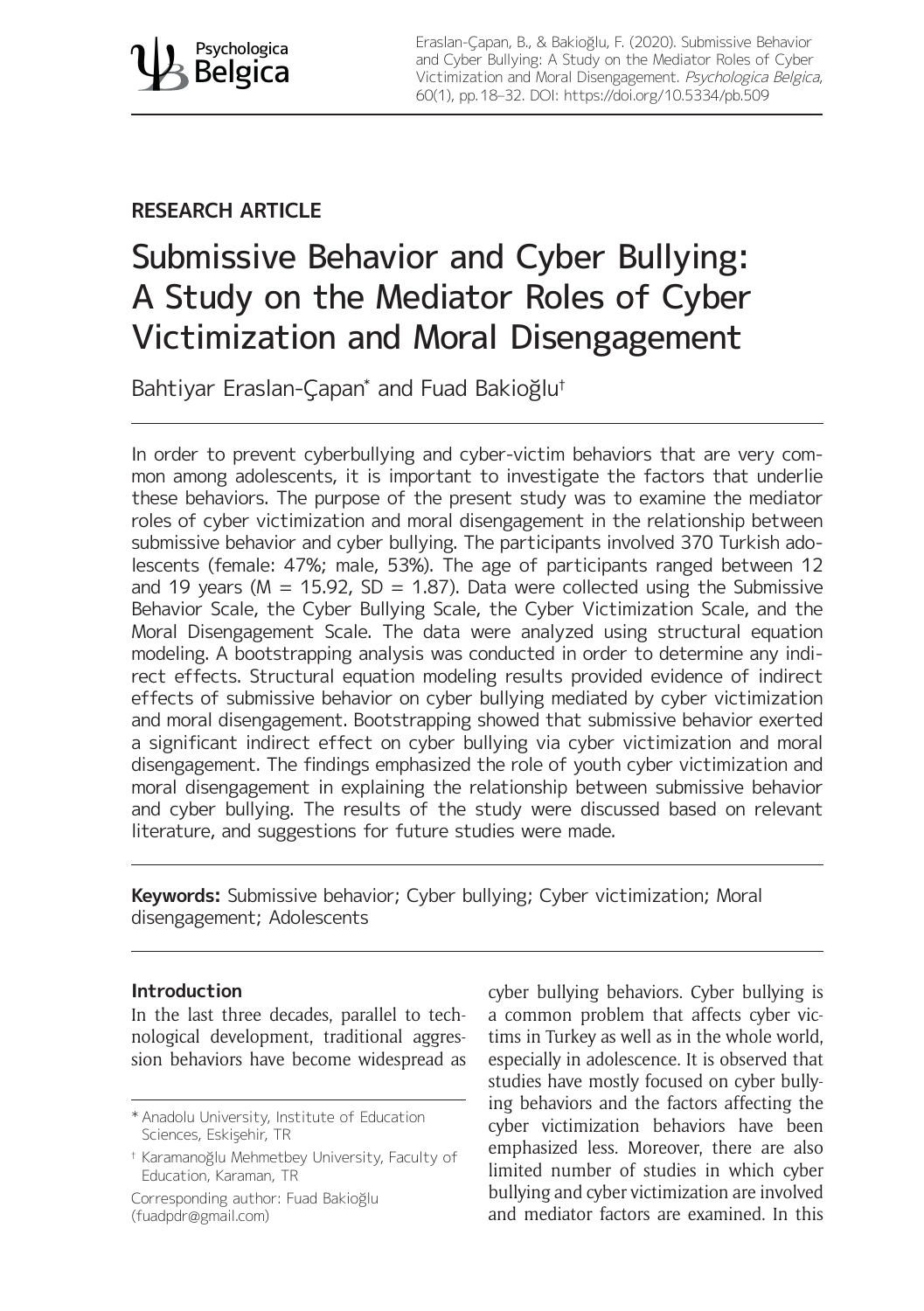study, the interrelation of cyber victimization and cyber bullying behaviors and the role of mediating personality traits were investigated and the findings were considered to be used for preventive efforts.

## **Cyber bullying and cyber victimization**

In electronic bullying research, cyber bullying and cyber victimization are treated as interoperable processes (Hood & Duffy, 2018). Cyber bullying is defined as intentional and repetitive bullying behaviors aimed at harming the victim by means of electronic texts that are different from traditional bullying and cyber victimization is defined as being exposed to such behaviors (Patchin & Hinduja, 2006; Piotrowski, 2012). While cyber bullying and cyber victimization behaviors have been observed from primary school to university life, it is stated that this kind of behavior peaks especially between the ages of 11–15 (Tokunaga, 2010) and 11–16 (Smith et al., 2008).

Although it is stated that cyber bullying and cyber victimization rates are quite high in adolescents, it is common for cyber bullying/victimization behaviors to be seen in the same individuals. In studies on adolescents, 70% (Johnson, 2015), 67% (Eroğlu et al., 2015), 29.5% (Mishna et al., 2012), 23.8% (Arıcak et al., 2008), 21.1% (Erdur-Baker, 2010) 8.9% (Sabancı, 2018), 6.2% (Evegü, 2014), and 7% (Kowalski, Limber, & Agaston, 2012) of individuals were reported to be both bullies and victims.

## **Consequences of cyberbullying and cyber victimization**

The fact that cyber bullying and cyber victimization are frequently experienced especially in adolescence and the negativities created by both conditions increase the severity of the situation. In comparison to pure cyberbullies or pure cyber victims, bully/victims have been found to suffer the most adverse consequences of cyberbullying in regards to their psychological and physical health, suicidal ideation, and academic performance (Kowalski & Limber, 2013; Bonanno & Hymel, 2013). It is observed that cyber bullying adolescents violate the rules, have a hostile attitude towards individuals around them (Arıcak et al., 2008), experience psychological incompatibility (Çetin, et al., 2012), and demonstrate aggression (Ybarra & Mitchell, 2007) while the cyber victims experience disappointment, sorrow (Raskauskas & Stoltz, 2007), anger, anxiety, academic motivation loss, academic failure, absenteeism (Beran & Li, 2005), and suicidal problems (Hinduja & Patchin, 2009) and their wellbeing and life quality decreases (Blais, 2008). In a focus-group study, adolescents defined cyber bullying as a situation which "is constant all the time, really hard to escape, you haven't got friends around you to support you, loads of people can see it if it's on the internet" (Smith et al., 2008), which is important in terms of understanding adolescents' cyberbullying and cyber-victim behaviors and shows the severity of adolescents' adverse perceptions. Since cyber bullying can take place at any time during the day or at night, the behaviors can be demonstrated anonymously, they can reach a large number of people quickly through a large number of channels, the victim cannot escape the effects of this behavior and have the potential to cause further damage (Moses, 2013), cyberbullying-victimization behaviors are seen as important to determine the relevant variables and take precautions.

## **Cyber victimization and cyber bullying Relationships**

Cyber bullying/cyber victimization rates of adolescents are quite high not only in Turkey but also in the world. This situation shows that adolescents have the potential to be cyber bullies as well as cyber victims. It can be explained by the interrelation between cyber bullying and cyber victimization (Wong, Chan, & Cheng, 2014) and the most powerful determinant of cyber bullying is being cyber victim (Hood & Duffy, 2018; Johnson, 2015; Kowalski et al., 2014; Kwan & Skoric, 2013). That is, individuals who cyberbully others also tend to be victims of cyberbullying (cyber bully/victims). This situation can be explained through Kowalski et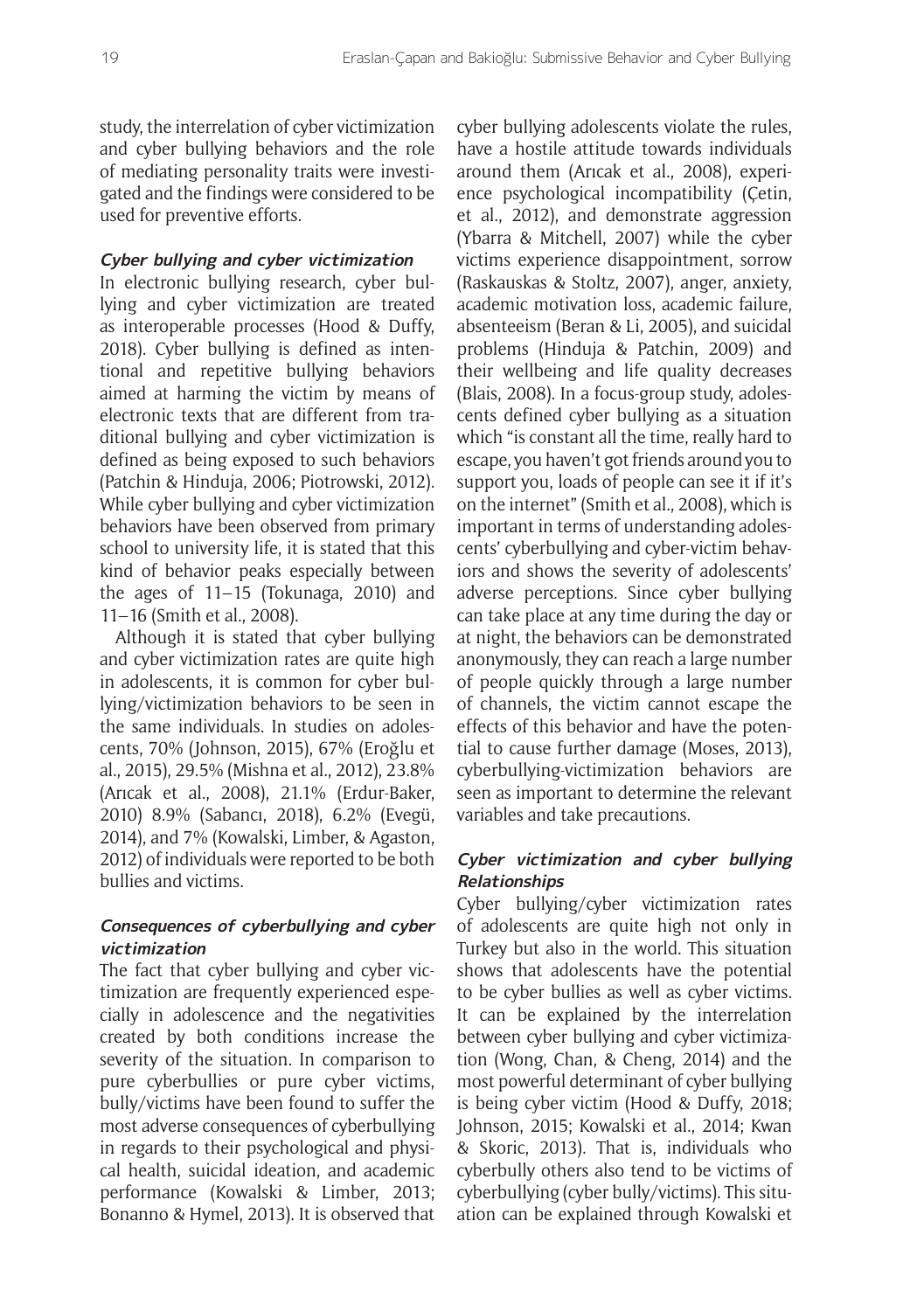al's (2014) model focusing on the transition from cyberbullying to cyber victimization. According to the model, individuals' personal characteristics and situational factors might cause cyber victimization. These cyber victimization experiences affect individuals' ideas, emotions, and stimulation and have them evaluate their scenario and decide on how to respond to bullying experiences. Some cyber victims might respond by aggressive and cyberbullying behaviors. According to this model, socially inadequate personality traits cause individuals to become cybervictims and personality traits such as moral disengagement are effective in making decisions to respond to the situation in by cyberbullying behaviors (Johnson, 2015; Kowalski et al., 2014).

This situation is explained by the desire of individuals exposed to cyber bullying to do the same harm to others and the feeling of revenge, and this leads to cyber bullying or violence (Bauman, Toomey, & Walker, 2013; Dioguardi & Theodore, 2006; Yaman & Peker, 2012).

## **The role of submissive personality trait in cyber victimization**

Submissive personality trait refers to acting in accordance with the rules and orders issued by the authority and changing or being obliged to change the individual's thoughts, convictions or value judgments in the direction the dominant authority wants (Budak, 2003). It is observed that adolescents who exhibit submissive behaviors have low self-esteem and cannot stand up for their own rights due to their insufficient social abilities, are open to the manipulation of others and are prone to cyber victimization due to these characteristics (Modecki et al., 2013). The studies showed that submissive behaviors explained 36% of cyber victimization (Peker, Eroğlu & Çitemel, 2012), submissive adolescents had passive, obedient, anxious, sensitive, insecure, and cautious traits (Peker, Eroğlu & Çitemel, 2012), and submissive adolescents became cyber victims by demonstrating passive and obedient behaviors against the aggressive behaviors

towards them (Dioguardi & Theodore, 2006). Moreover, it is seen that submissive individuals have lower self-esteem and those with lower self-esteem may 'attract' victimization because they communicate, verbally or non-verbally, that they will not defend themselves, or they may fail to defend themselves when victimized, thus increasing the likelihood of repeated victimization (Van Geel, et al., 2018). In short, it is considered that adolescents with submissive personality traits will be prone to cyber-victimization due to their passive personality.

## **The role of moral disengagement during the transition from cyber victimization to cyberbullying**

In the literature, it is indicated that cyber victims responding aggressively to the experience of victimization and becoming cyberbullies (Johnson, 2015). Moreover, there are studies reporting the important role of personality traits such as moral disengagement during the transition from cyber victimization to cyberbullying (George, 2014; Hood & Duffy, 2018; Johnson, 2015; Kowalski et al., 2014). Morally justifying the behavior by moving away from moral responsibilities and creating moral justifications to harm victims without experiencing guilt or conscience is defined as moral disengagement (Bandura, 1999). Moral disengagement mechanisms reduce the expected negative effects of negative behaviors by cognitive restructuring of harmful behaviors, reducing personal responsibility for harmful behavior, ignoring the consequences of harmful behavior, and seeing the victim as inhuman (Bandura, 1991). As a recent concept, moral disengagement strategies were determined to be closely associated with cyber bullying and cyber victimization (Hood & Duffy, 2018; Moses, 2013; Perren et al., 2012; Pornari & Wood, 2010; Postorino, 2014). Additionally, it was emphasized that moral disengagement was the most powerful risk factor and higher moral disengagement strengthened the cyber victimization-bullying relationship (Hood & Duffy, 2018). Adolescents that were exposed to cyberbullying could demonstrate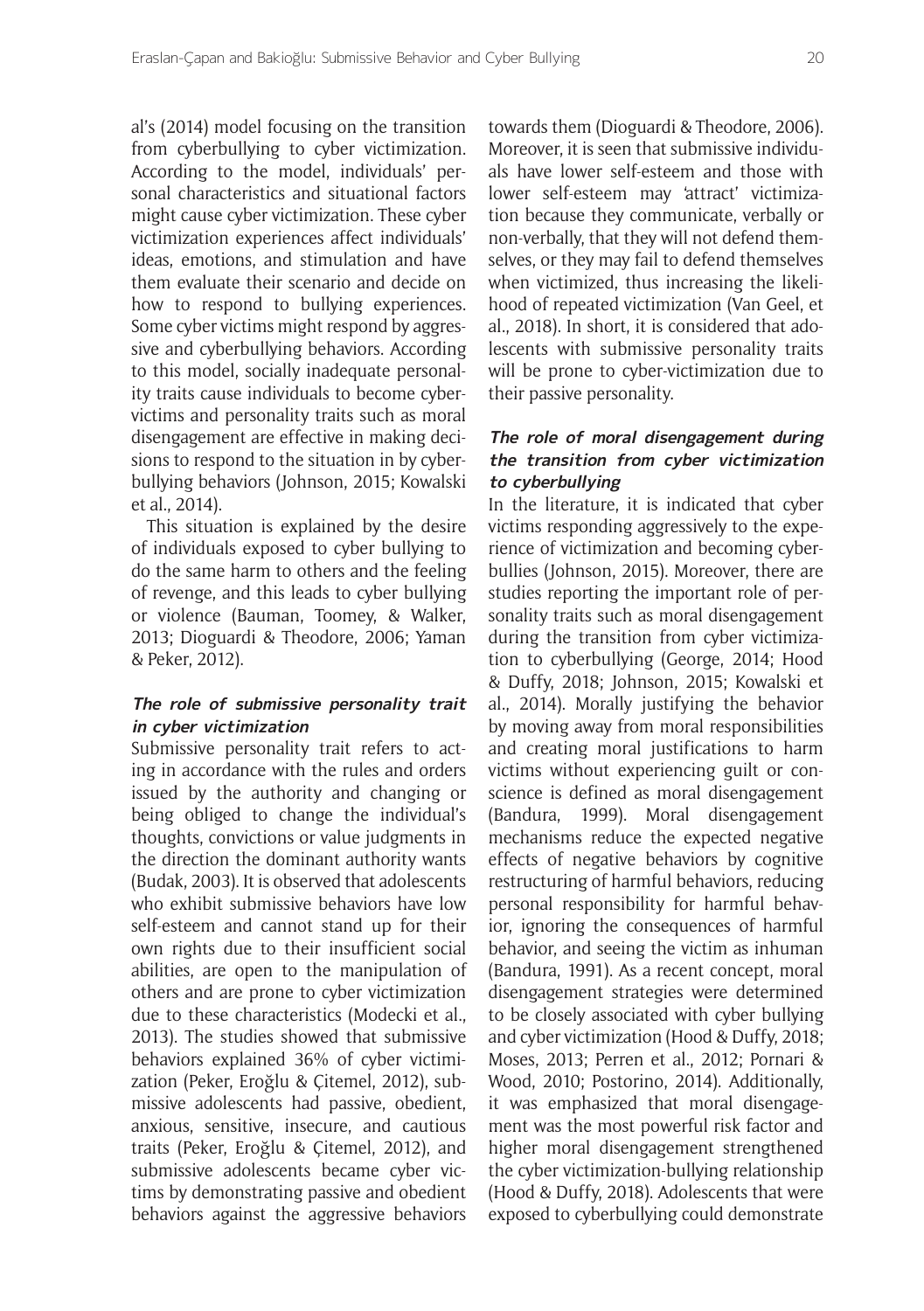the same behaviors considering that those cyberbullying them deserved the similar behaviors that were experienced by themselves (Johnson, 2015; Kowalski et al., 2014). The studies show that individuals who suffered from cyber victimization show revenge drive after a while and display cyber bullying behaviors in order to make others experience what they experienced (Bauman, Toomey, & Walker, 2013; Dioguardi & Theodore, 2006; Yaman & Peker, 2012).

Adolescents who suffer from cyber bullying demonstrate these behaviors towards others and use moral disengagement strategies to preserve their self-concept and conscience (Kowalski et al., 2014). Therefore, adolescents who suffer from cyber victimization use their moral disengagement strategies by loosening their internal selfregulatory mechanisms to justify their harmful and aggressive behaviors. Research on the issue emphasized that decreasing moral disengagement strategies would diminish especially cyberbullying behaviors of cyber victims (Hood & Duffy, 2018). In an experimental study aimed at preventing bullying, the program focusing on moral disengagement behaviors was found to reduce the bullying and victim behaviors of adolescents (Wang & Goldberg, 2017).

## **Present study**

In this study, the mediator role of personality traits in the transition from cyber victimization to cyberbullying. The study was based on the theoretical framework proposed by Kowalski et al (2014) on the transition from cyber victimization to cyberbullying. Based on this theoretical model, it was assumed that submissive personality traits involving inadequate social skills and obedient behaviors would lead to cyber victimization and cyber victims would respond to bullying with cyberbullying by demonstrating moral disengagement behaviors.

As a result, it is seen that there is an important problem that should be intervened urgently in schools because of the permanent and negative effects of cyber bullying/cyber victimization behaviors and a limited number of studies on the behaviors that turn from cyber victimization to cyberbullying was conducted. In these limited number of studies, it has been revealed that individuals with submissive personality trait (lacking required skills to stand up for their rights) were open to become cyber victims (Atik, Özmen & Kemer, 2012), individuals who had been victims considered that what they experienced was deserved by others as well (Johnson, 2015) and demonstrated submissive behaviors could have a more hostile attitude (Diguardi & Theodore, 2006), thus, they could use moral disengagement strategies to take revenge (George, 2014; Hood & Duffy, 2018; Johnson, 2015; Kowalski et al., 2014) and had a potential to become cyber bullies. Therefore, the purpose of this study was to investigate the relationship between submissive personality traits and cyber bullying through cyber victimization and moral disengagement strategies. The hypothesized model regarding this purpose can be seen in **Figure 1**.



**Figure 1:** The hypothesized structural model.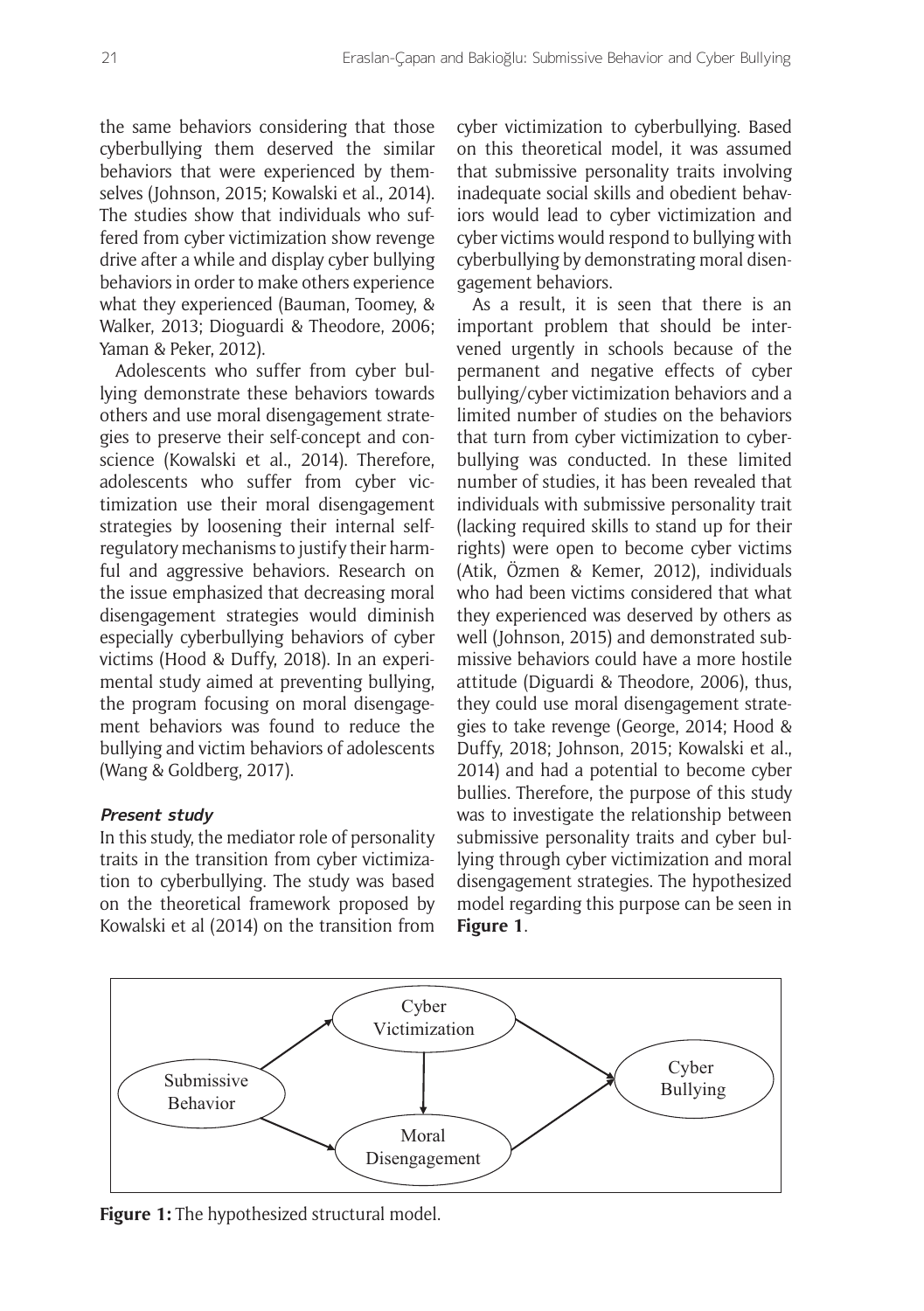#### **Method**

#### **Participants**

In this study, convenience sampling method was used. The sample of 370 volunteered adolescents from different middle and high school in the northwest part of Turkey was recruited between September 2017 and December 2017. The mean age of the participants was 15.92 years (Standard Deviation  $= 1.87$ ) with a range from 12 to 19 years. Of these participants,  $47\%$  (N = 174) were female and 53% ( $N = 196$ ) were male.

#### **Measures**

The data for this study were collected using the Submissive Act Scale (Gilbert & Alan, 1994), the Cyber Bullying Inventory (Topçu & Erdur-Baker, 2010), and the Collective Moral Disengagement Scale (Gini et al., 2014). Detailed information concerning these measures has been presented below.

#### Submissive Behavior Scale

Submissive behavior was measured with the Submissive Behavior Scale (SBS) developed by Gilbert and Alan (1994). The SBS is a selfreport questionnaire with 16 items. Items are rated on a 5-point Likert scale from 1 (never) to 5 (always). Items include statements such as "I let others criticize me or put me down without defending myself". The total score of the Turkish-SBS was the sum of the 16 items ranging from 16 to 80, with higher scores indicating the submissive behavior level. SBS was translated into Turkish by Savaşır and Şahin (1997). The Turkish version of the SBS have good construct validity and internal reliability (Cronbach's  $\alpha$  = .89) and test-retest reliability  $(\alpha = .84)$ . In this study, the SBS also exhibited good reliability (Cronbach's  $\alpha$  = .74).

## Cyber Bullying Inventory

Cyber bullying and cyber victimization were measured with the Cyber Bullying Inventory (CBI) developed by Topçu and Erdur-Baker (2010). CBI was composed of two subscales. These subscales were Cyber Bullying Scale (CBS) and Cyber Victimization scales (CVS). The CBS is a self-report questionnaire with 14 items. Items are rated on 4-point Likert

scale from 1 (never) to 4 (more than three times). Items include statements such as "to send hurtful e-mails someone known". The total score of the CBS was the sum of the 14 items ranging from 14 to 56, with higher scores indicating the cyber bullying level. CBS have good construct validity  $(RMSEA = .06, GFI = .93, AGFI = .89, CFI =$ .93, TLI = .90 and NFI = .89) and internal reliability (Cronbach's  $\alpha = .86$ ) and testretest reliability ( $\alpha$  = .82). In this study, the CBS also exhibited excellent reliability (Cronbach's  $\alpha$  = .83). The CVS is a selfreport questionnaire with 14 items. Items are rated on 4-point Likert scale from 1 (never) to 4 (more than three times). Items include statements such as "insulting the chatroom". The total score of the CVS was the sum of the 14 items, ranging from 14 to 56 with higher scores indicating the cyber victimization level. CVS have good construct validity (RMSEA = .06, GFI = .93, AGFI  $= .90$ , CFI = .89, TLI = .86 and NFI = .84) and internal reliability (Cronbach's  $\alpha$  = .80) and test-retest reliability ( $\alpha$  = .82). In this study, the CVS also exhibited good reliability (Cronbach's  $\alpha$  = .79).

#### Collective Moral Disengagement Scale

Moral disengagement was measured with the Collective Moral Disengagement Scale (CMDS) developed by Gini and his colleagues (2014). The CMDS consist of 15 moral disengagement behavior related items such as ''little lies can be said if it doesn't do any harm''. Each item is rated on a 5-point Likerttype scale, ranging between 1 (no one) and 5 (everyone). The total score of the CMDS was the sum of the 15 items ranging from 15 to 75, with higher scores indicating the moral disengagement level (Gini et al. 2014). CMDS was adapted into Turkish by Eraslan-Çapan and Bakioğlu (2016). The Turkish version of the CMDS have good construct validity  $(\chi^2/\text{df} = 3.20, \text{ RMSEA} = .08, \text{ GFI} = .89, \text{ AGFI}$  $= .85$ , CFI  $= .94$ , NNFI  $= .93$  and SRMR  $= .06$ ) and internal reliability (Cronbach's  $\alpha = .86$ ) and test-retest reliability ( $\alpha$  = .86). In this study, the CMDS also exhibited excellent reliability (Cronbach's  $\alpha$  = .83).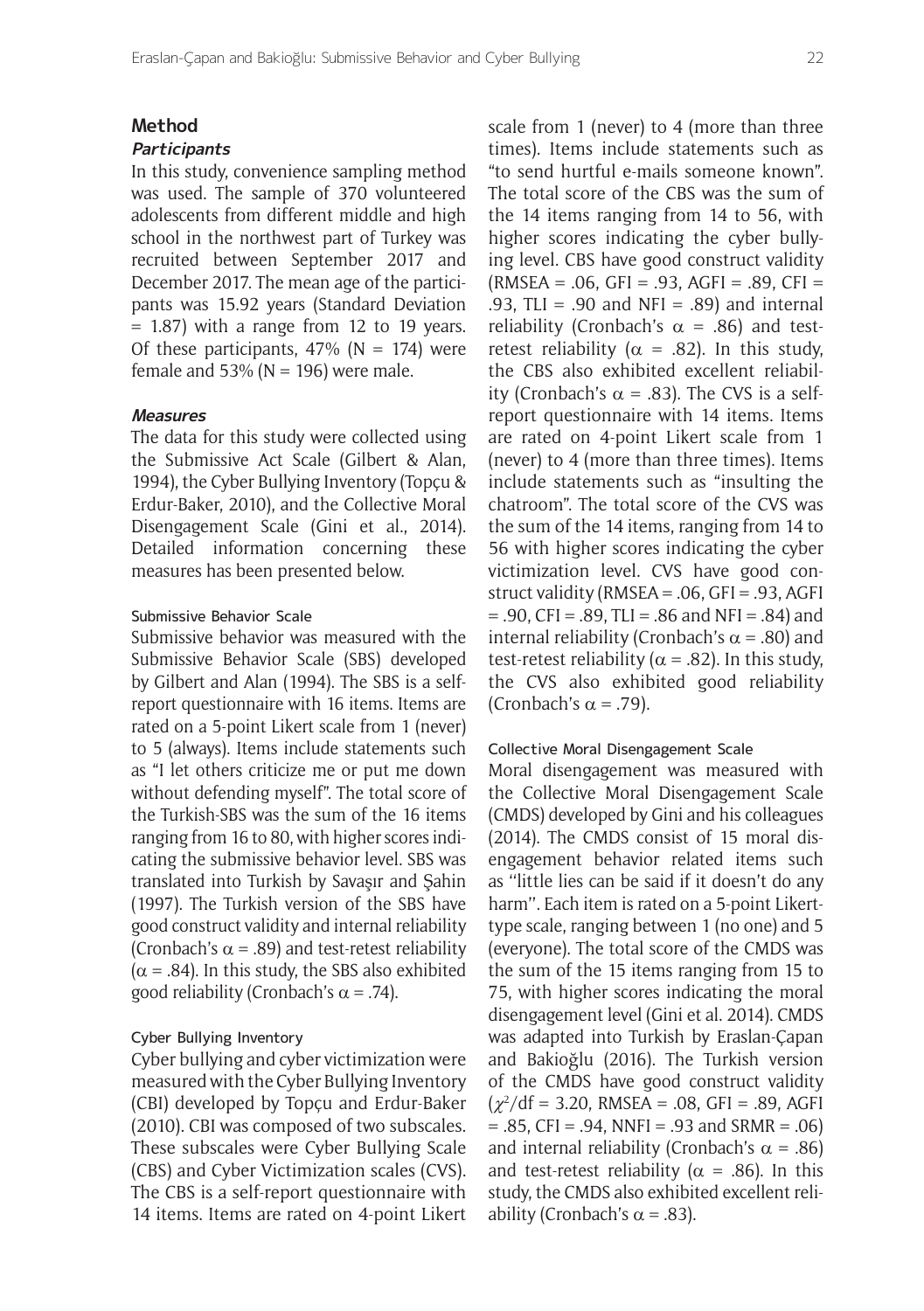#### **Procedure**

The participants completed paper-and-pencil questionnaires in a classroom environment. In the data collection stage of the research, the assessment tools were prepared as a leaflet and distributed to students in a classroom environment, all of whom had volunteered to participate in the research. Before each application, the researchers introduced themselves and explained the importance and purpose of the research. In addition, the researchers told the participants that there would be no individual evaluation and no requirement for identity information and that the results would be used for scientific purposes only. The participants were allowed to answer the questionnaires at their own pace and typically took about 20minutes to complete all of the sections.

#### **Data Analysis**

Descriptive analyzes of this study were performed using IBM SPSS Statistics 22.0. and the structural equation model and mediation model were performed in AMOS Graphics. Discriminant validity and internal consistency were conducted with MS Excel. We tested the structural model using maximum likelihood estimation. Item parceling method was used in order to reduce the number of observed variables and to improve reliability and normality of the resulting measures (Nasser-Abu Alhija & Wisenbaker, 2006). A parceling technique was used in order to avoid errors sourcing from one-dimensional measures. Besides, item parceling method allows us to control for inflated measurement errors due to multiple items for the latent variable (Little et al., 2002). Two, two, two and three parcels were obtained from the Submissive Behavior Scale, the Cyber Bullying Scale, the Cyber Victimization Scale and the Collective Moral Disengagement Scale, respectively.

Several indices of goodness-of-fit were used as criteria for the above model selection. We used  $\chi^2$ /df< 5, CFI, TLI, GFI, IFI >.90, SRMR and RMSEA <.08 as the assessment standards of the model fit index (Hu & Bentler, 1999; MacCallum et al., 1996; Tabachnick & Fidell, 2007). We performed bootstrapping tests of

mediation to examine whether cyber victimization and moral disengagement mediated the relation between submissive behavior and cyber bullying (Preacher & Hayes, 2008). The Bootstrapping Confidence interval was estimated in the indirect impact of moral disengagement on cyber bullying. 10000 resampling and 95% confidence intervals were used in this process. Confidence intervals that do not contain zero indicate effects that are significant at .05.

#### **Results**

## **Descriptive Statistics**

The total scores of all variables in this study are presented in terms of gender. The mean score obtained from submissive behavior ( $\overline{X}$ : 31.06) was close to the mean score of both the female  $(\bar{X} : 31.13)$ and the male participants ( $\overline{X}$ : 31.00). The mean score obtained from cyber bullying  $(\bar{X}:16.16)$  was higher than the mean score of the female participants ( $\overline{X}$ : 15.59), but lower than the score of the male participants ( $\overline{X}$ : 16.67). Similarly, the mean score obtained from moral disengagement  $(\bar{X}$ : 33.71) was higher than the mean score of the female participants ( $\overline{X}$ : 30.26), but lower than score of the male participants  $(\bar{X}$ : 36.76). The mean score obtained from cyber victimization ( $\overline{X}$ :16.74) was higher than the mean score of the female participants ( $\overline{X}$ : 16.13), but lower than the score of the male participants  $(\bar{X}$ : 17.29).

## **Measurement Model and CFA**

First, we tested the measurement model to assess whether each of the latent variables was represented by their indicators. The measurement model consisted of four latent factors, submissive behavior, cyber bullying, cyber victimization, and moral disengagement, and nine observed variables. The measurement model test indicated a satisfactory model fit:  $\chi^2_{(21, N = 370)} = 19.448$ ,  $p < .001$ ;  $\chi^2$ /df = .926; GFI = .99; CFI = 1.00; NFI = .99; TLI =  $1.00$ ; SRMR =  $.020$ ; RMSEA =  $.001$ . The summary of the CFA is presented in **Table 1**.

As presented in **Table 1**, each of the latent variables, number of items, internal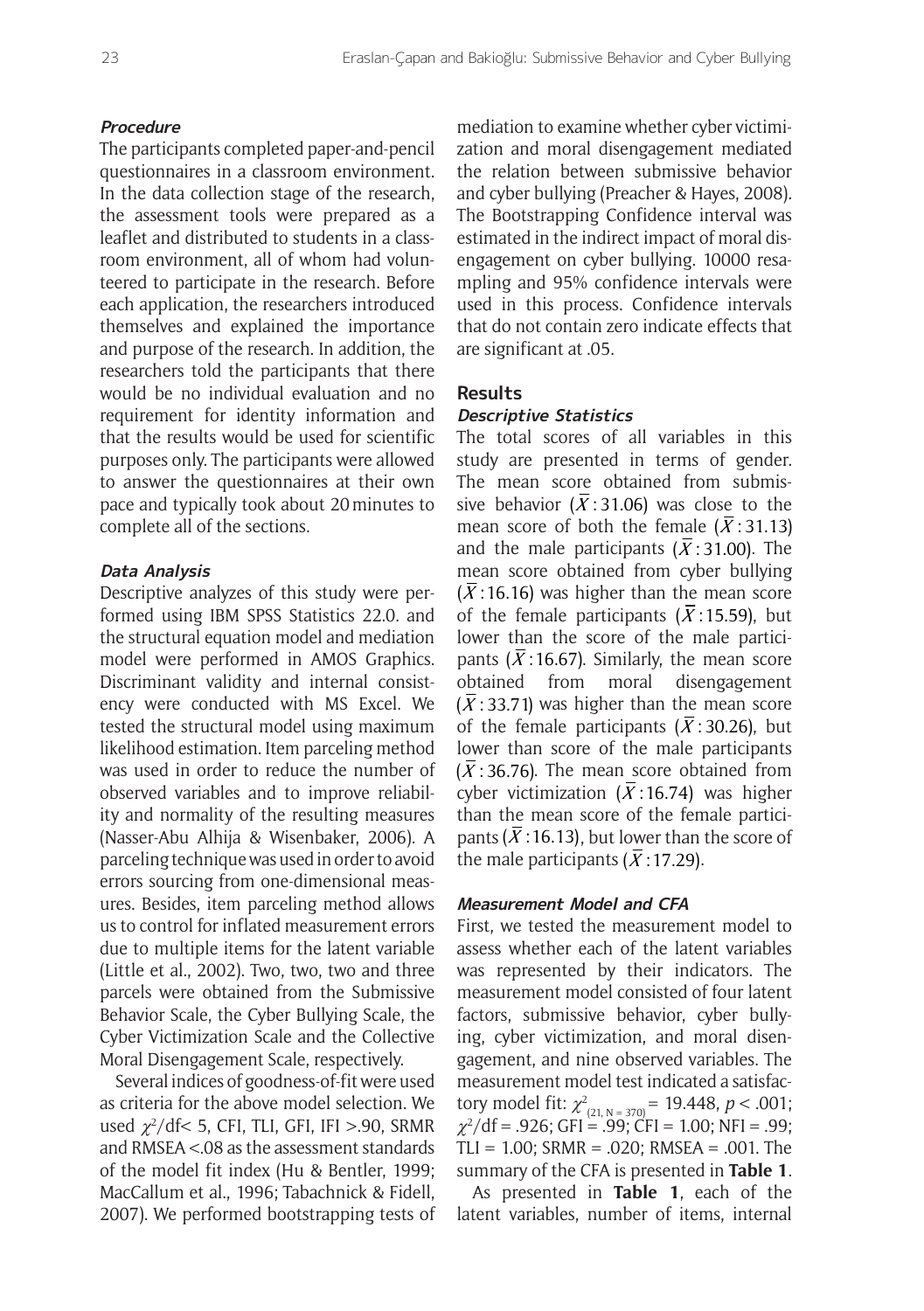#### **Table 1:** Summary of the CFA.

| <b>Variables</b>    | <b>Factor</b><br>Mean | <b>Factor</b><br><b>SD</b> | <b>Factor</b><br>alpha | Composite AVE Loading<br>reliability |     |     | <b>Error</b> |
|---------------------|-----------------------|----------------------------|------------------------|--------------------------------------|-----|-----|--------------|
| Submissive Behavior |                       |                            |                        |                                      |     |     |              |
| SBPar1              | 31.06                 | 8.38                       | .74                    | .83                                  | .70 | .82 | .32          |
| SBPar <sub>2</sub>  |                       |                            |                        |                                      |     | .90 | .20          |
| Cyber Bullying      |                       |                            |                        |                                      |     |     |              |
| CBPar1              | 16.16                 | 3.09                       | .83                    | .90                                  | .84 | .92 | .16          |
| CBPar <sub>2</sub>  |                       |                            |                        |                                      |     |     |              |
| Cyber Victimization |                       |                            |                        |                                      |     |     |              |
| CVPar1              | 16.74                 | 3.10                       | .79                    | .77                                  | .70 | .82 | .33          |
| CVPar <sub>2</sub>  |                       |                            |                        |                                      |     | .86 | .27          |
| Moral Disengagement |                       |                            |                        |                                      |     |     |              |
| MDPar1              | 33.71                 | 11.05                      | .83                    | .81                                  | .74 | .84 | .29          |
| MDPar <sub>2</sub>  |                       |                            |                        |                                      |     | .84 | .30          |
| MDPar3              |                       |                            |                        |                                      |     | .83 | .31          |

*Note*: n = 370, explained variance 79.78%.

consistency coefficient (≥0.70; Huck, 2012; Nunnally, 1978) and factor loads (i.e., ≥0.32; Worthington & Whittaker, 2006) were found to be adequate. The measurement model explained 79% of the total variance (≥50; Henson & Roberts, 2006). In addition, the convergent and discriminant validity analysis was conducted to see to what extent the variables present share the variances and how different they are from other measures (Fornell & Larcker, 1981). Moreover, the composite reliability coefficients (≥0.70; Nunnally, 1978) and average variance extracted coefficient  $(\geq 50;$  AVE) were investigated. These values were found .70 and above. The factor loadings of all the indicators were significant (ranging from .82 to .92, *p* < .001), demonstrating that respective indicators were true representative of their latent factors.

#### **Preliminary Analyses**

The relationships among submissive behavior, cyber bullying, cyber victimization, and moral disengagement were analyzed using structural equation modeling. The analysis was performed in two steps. In the first step, descriptive statistics were determined. In the second step, the hypothesized model was tested. The descriptive statistics between the associated variables are presented in **Table 2**.

When **Table 2** is examined, it can be seen that there is a significant positive correlation between submissive behavior parcels and cyber bullying parcels ( $r = .30 \le r \le .43$ , *p* < .01), between submissive behavior parcels and cyber victimization parcels (*r* = .35 ≤ *r* ≤ .41, *p* < .01) and between submissive behavior parcels and moral disengagement parcels (*r* = .16 ≤ *r* ≤ .35, *p* < .01). Moreover, there was a significant positive correlation between cyber victimization parcels and cyber bullying parcels ( $r = .57 \le r \le .65$ , *p* < .01) and between cyber victimization parcels and moral disengagement parcels (*r* = .26 ≤ *r* ≤ .37, *p* < .01). The square root of the AVE coefficients among the variables of the study ranged from .67 to .80.

#### **Mediation Analyses**

In the second step, the structural equation model was tested. In this step, it was determined whether cyber victimization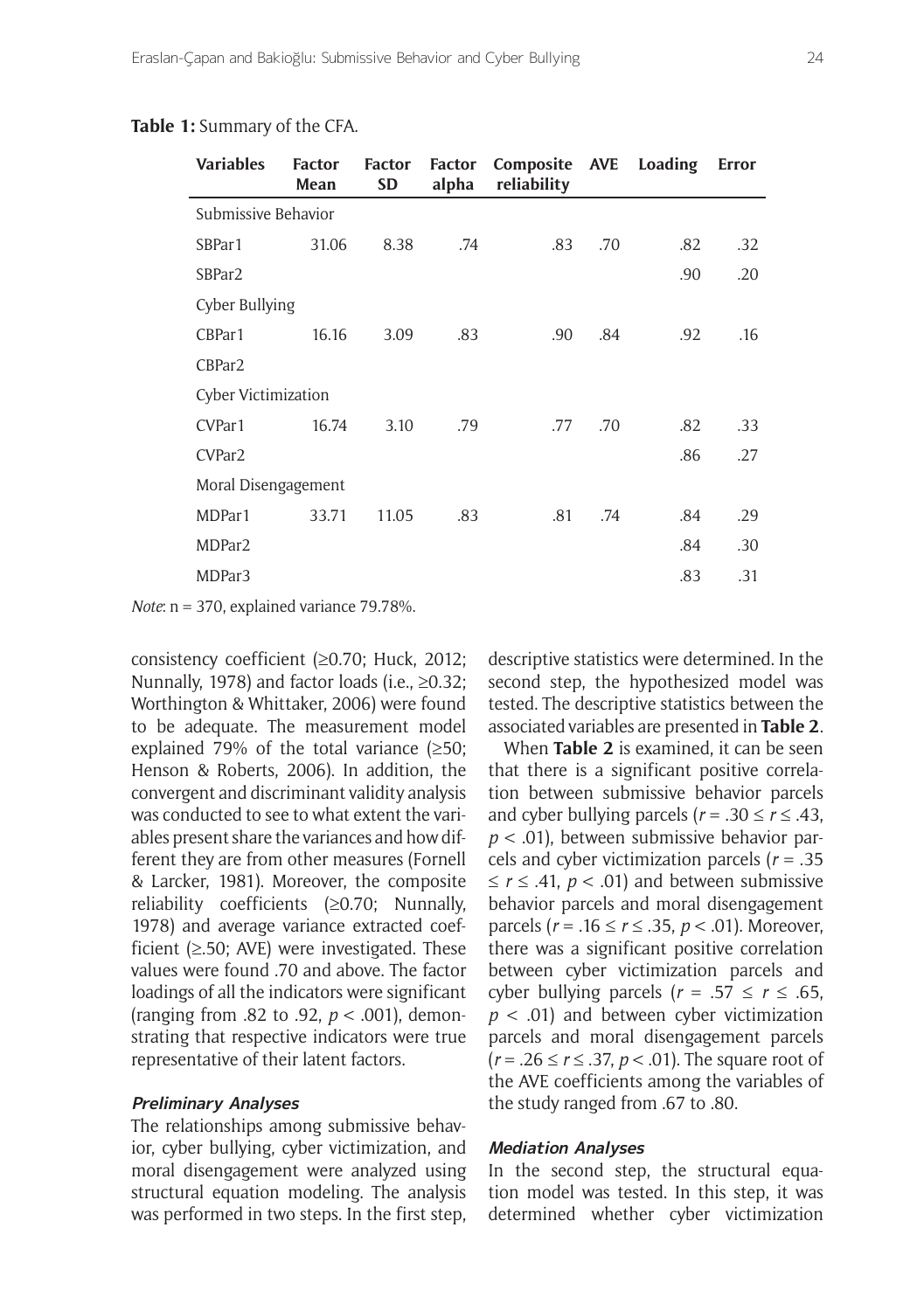and moral disengagement had a mediating role in the relationship between submissive behavior and cyber bullying. The analysis results are presented in **Figure 2**.

All path coefficients were observed to be significant in the analysis. Submissive behavior predicted cyber victimization positively  $(\beta = .59, p < .01)$  and moral disengagement positively  $(\beta = .18, p < .01)$ . Cyber victimization predicted moral disengagement positively  $(\beta = .45, p < .01)$  and cyber bullying positively  $(\beta = .90, p < .01)$ . In addition, moral disengagement predicted cyber bullying positively  $(\beta = .10, p < 0.01)$ . Moreover, the effect coefficient of submissive behavior predicting cyber bullying through the mediation of cyber victimization and moral disengagement was estimated to be .57.

| <b>Variable</b>       | 1        | 2        | 3        | 4       | 5       | 6       | 7       | 8      | 9     |
|-----------------------|----------|----------|----------|---------|---------|---------|---------|--------|-------|
| 1. SBPar1             | (.68)    |          |          |         |         |         |         |        |       |
| 2. SBPar2             | $.61**$  | (.80)    |          |         |         |         |         |        |       |
| 3. CBPar1             | $.43**$  | $.30**$  | (.84)    |         |         |         |         |        |       |
| 4. CBPar2             | $.41**$  | $.30**$  | $.69**$  | (.84)   |         |         |         |        |       |
| 5. CVPar1             | $.41**$  | $.35***$ | $.65***$ | $.61**$ | (.67)   |         |         |        |       |
| 6. CVPar <sub>2</sub> | $.40**$  | $.35***$ | $.57**$  | $.59**$ | $.57**$ | (.73)   |         |        |       |
| 7. MDPar1             | $.31***$ | $.21**$  | $.37**$  | $.32**$ | $.32**$ | $.26**$ | (.71)   |        |       |
| 8. MDPar2             | $.31***$ | $.16***$ | $.43**$  | $.38**$ | $.37**$ | $.31**$ | $.59**$ | (.69)  |       |
| 9. MDPar3             | $.35***$ | $.23**$  | $.44**$  | $.40**$ | $.37**$ | $.36**$ | $62**$  | $63**$ | (.68) |
| M                     | 15.04    | 16.02    | 7.97     | 8.20    | 8.27    | 8.47    | 10.44   | 10.04  | 11.00 |
| SD                    | 4.62     | 4.72     | 1.66     | 1.71    | 1.71    | 1.82    | 3.93    | 3.99   | 3.98  |

**Table 2:** Correlations among the variables of interest.

*Note*: \*\* *p* < .01, SBPar submissive behavior parcels, CBPar cyber bullying parcels, CVPar cyber victimization parcels, MDPar moral disengagement parcels, M mean, SD standard deviation. AVE's square root is in parentheses.



**Figure 2:** Mediation for submissive behavior on cyber bulling via cyber victimization and moral disengagement.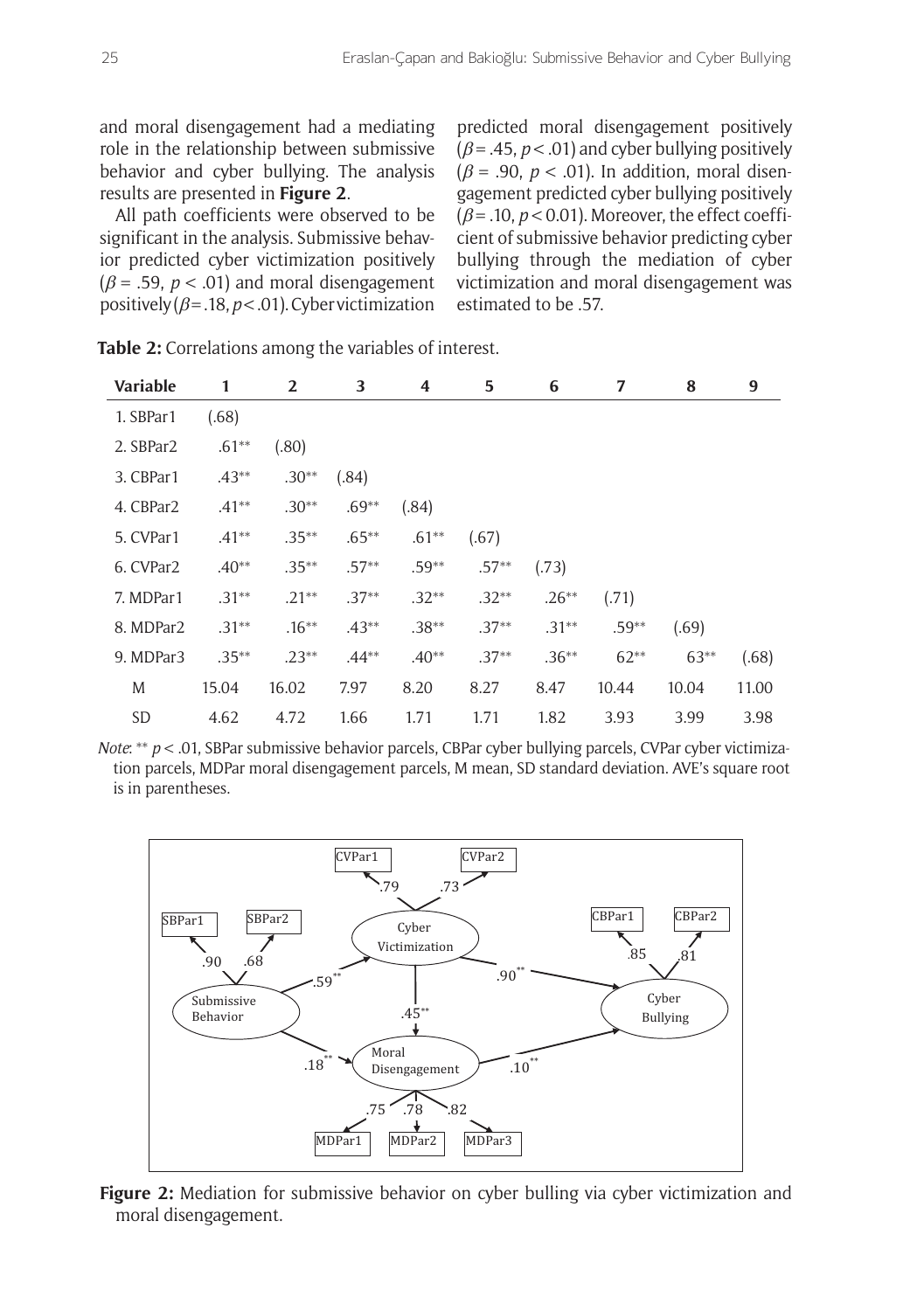When the fit indexes of structural equation model are examined, it can be said that all values are acceptable levels. The fit indexes were as follows:  $\chi^2_{(22, N=370)} = 20.193$ ,  $p < .001$ ;  $\chi^2$ /df = .918; GFI = .99; CFI = 1.00; NFI = .99; TLI = 1.00; SRMR = .021; RMSEA =.001. Therefore, it can be stated that the structural equation model was confirmed.

In the bootstrapping analysis, 10000 resampling methods were used to determine the significance of direct and indirect effects. The results of bootstrapping coefficients, 95% confidence interval upper and lower bounds are presented in **Table 3**.

When **Table 3** is summarized, all the effects in the structural equation model were significant. There are no zero values in the upper and lower bounds of the bootstrapping confidence interval for direct and indirect effects. In the light of these results, it can be said that the adolescents' submissive behavior had an effect cyber bullying behaviors through the mediation of collective moral disengagement and cyber victimization behaviors.

#### **Discussion**

With widespread and active use of the Internet, cyber bullying and cyber victimization have been a major problem in the world. Therefore, it will be helpful to reveal protective and risk factors of cyber bullying and cyber victimization. In this study, the mediator role of cyber victimization and moral disengagement in the relationship between submissive behavior and cyber bullying of Turkish adolescents was investigated. As expected, the results show that the cyber victimization and moral disengagement plays a mediator role in the relationship between submissive behavior and cyber bullying. Accordingly, moral disengagement was positively correlated with submissive behavior and cyber victimization, and submissive behavior positively predicted cyber victim. In short, it can be expressed that as the adolescents' submissive behavior level increased, their moral disengagement, cyber victimization, and cyber bullying behaviors increased as well.

Studies are in parallel with the research findings. In studies on adolescents, it has been found that submissive behaviors were an important predictor and risk factor of cyber victimization and cyber bullying. (Atik, Özmen, & Kemer, 2012; Kowalski et al., 2014; Ogurlu & Sarıçam, 2018; Özkan & Özen, 2008; Peker, Eroğlu, & Çitemel, 2012). It has been found that adolescents who were unable to protect their own rights and behave according to others' wills were kept on being exposed to negative behaviors by remaining passive rather than blocking individuals who were bullying themselves or taking

| <b>Model paths</b>                                                                                                           | Coefficient | 95% C.I.       |                       |
|------------------------------------------------------------------------------------------------------------------------------|-------------|----------------|-----------------------|
|                                                                                                                              |             | Lower<br>bound | <b>Upper</b><br>bound |
| Direct effect                                                                                                                |             |                |                       |
| Submissive Behavior → Cyber Victimization                                                                                    | .59         | .45            | .70                   |
| Submissive Behavior $\rightarrow$ Moral Disengagement                                                                        | .18         | .03            | .35                   |
| Cyber Victimization $\rightarrow$ Moral Disengagement                                                                        | .45         | .29            | .60                   |
| Cyber Victimization $\rightarrow$ Cyber bullying                                                                             | .90         | .79            | .99                   |
| Moral Disengagement $\rightarrow$ Cyber Bullying                                                                             | .10         | .02            | .22.                  |
| <b>Indirect effect</b>                                                                                                       |             |                |                       |
| Submissive Behavior $\rightarrow$ Cyber Victimization<br>$\rightarrow$ Moral Disengagement $\rightarrow$ Cyber Victimization | .57         | .44            | .68                   |

**Table 3:** Bootstrapping results.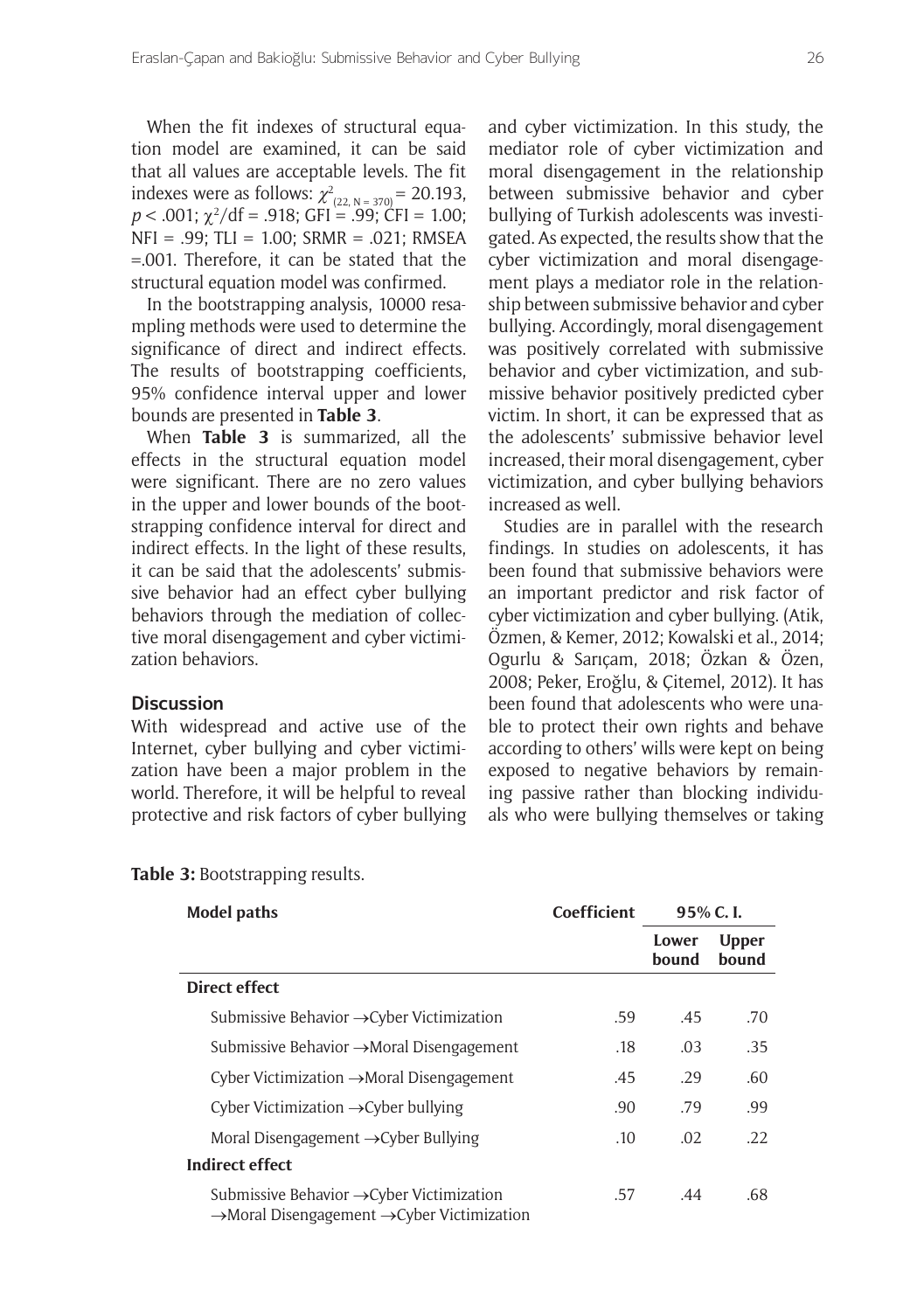necessary intervention and help behaviors (Peker, Eroğlu, & Çitemel, 2012). Moreover, it was asserted that these individuals had low self-esteem and more prone to become cyber victims (Brewer, & Kerslake, 2015). As it is seen, the finding that submissive behaviors leading cyber victimization were supported in our study.

The other finding of the study was the relationship among the moral disengagement strategies of adolescents, cyber victimization, and cyber bullying behaviors. The literature shows that high moral disengagement increased the relationship between cyber victimization and cyber bullying (Hood & Duffy, 2018, Johnson, 2015). This finding is supported by other studies concluding that individuals who became cyber victims started to think that the cyberbullies deserved aggression or cyberbullying behaviors were not that bad (Johnson, 2015). It is indicated that cyber victims might use moral disengagement strategies since they feel disappointment, sorrow (Raskauskas & Stoltz, 2007), anger (Beran & Li, 2005), suicidal feelings (Hinduja & Patchin, 2009), revenge feelings (Bauman, Toomey & Walker, 2013; Dioguardi & Theodore, 2006; Yaman & Peker, 2012), and thoughts that others deserve hostile behaviors (Diguardi & Theodore, 2006, Johnson, 2015). It was also found that cyber victims felt shame and revenge more (Dilber, 2013) and 72% of cyber bullies demonstrate harmful behaviors for revenge or retaliation (Mark & Ratliffe, 2011), which supported the findings of the current study. In their study, Mishna et al., (2012) found that some students were shy people who could not bullies or demonstrate aggression in real life, and that they committed cyber bullying behaviors to avenge what they experienced in real life by making use of the opportunity to disguise their identity in the virtual world, which also supported the findings of the current study. In short, adolescents who were victims of cyber bullying due to their passive and submissive personality traits commit cyber bullying behaviors in order to avenge the bullying they were exposed to and use moral disengagement strategies to justify their bullying behaviors.

As a result of the bootstrapping analysis, it was found that the relationships among all variables were significant. Firstly, the effect size obtained in submissive behavior predicted moral disengagement was found to be low (Cohen, 1988, Sawilowsky, 2003). Moreover, the value of effect size obtained from the cyberbullying predictions of moral disengagement was found to be low. These results showed that submissive behavior alone is not sufficient to explain moral disengagement behavior, and moral disengagement also explains low levels of cyber bullying. The upper limit of the magnitude of effect size, which is explained by the submissive behavior of moral disengagement and cyber bullying of moral disengagement, was found to be moderate. Cyber victimization of submissive behaviors, moral disengagement of cyber victimization and cyber bullying of cyber victimization were seen to have high effect size values (Cohen, 1988). Therefore, it can be stated for bigger samples that submissive behaviors predicted cyber victimization and moral disengagement, cyber victimization predicted moral disengagement and cyberbullying, and moral disengagement predicted cyberbullying directly. Moreover, it was found that the results of this study were confirmed in bigger samples, and moral disengagement and cyber victimization played a mediator role in the relationship between submissive behaviors and cyberbullying.

## **Conclusion**

In this study, it is important to reveal the mediator role of personality traits in the relationship between cyber victimization and cyberbullying because it supported the framework of Kowalski et al. (2014). it was found that cyber victimization and moral disengagement mediated the relationship between submissive personality trait and cyber bullying behaviors. An important finding in this study was that the relationship between cyber victimization and cyber bullying in adolescents was interrelation and that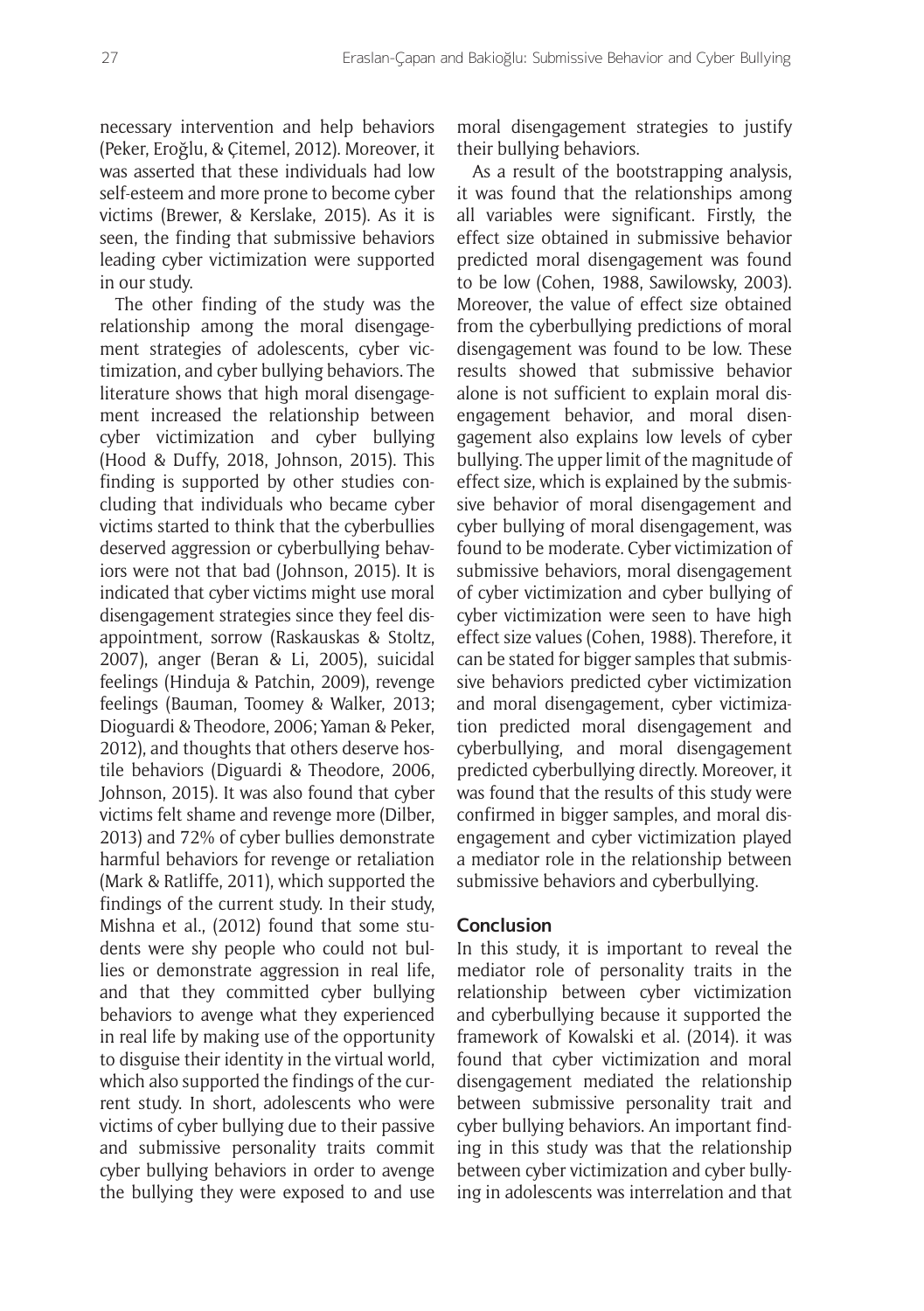the submissive personality trait and moral disengagement behaviors played a role in this relationship. The interrelation relationship between cyber bullying and cyber victimization is a common problem that negatively affects the physical, psychological and academic life areas of adolescents. In the efforts to rule out this problem, prevention of cyber victimization depends on the prevention of cyber bullying through the efforts at schools, and the prevention of cyber victimization depends on the improvement of submissive and moral disengagement personality. Therefore, the focus should be on the personality traits that predispose individuals to cyber bullying and cyber victimization in the interventions aiming at disposing these problems. In this study, submissive personality trait and moral disengagement are risk factors for the circular relationship between adolescents' cyber bullying and cyber victimization. For this reason, cyber bullying and cyber victimization prevention programs in schools should focus on activities to raise awareness of behaviors that push adolescents to cyber bullying, to ensure that they know and protect their rights, to obtain skills of acting effectively, and to increase the personal responsibility of their behaviors. Moreover, the relationship among the cognitive beliefs, moral thoughts and behaviors of cyber bullies and cyber victims should be focused as well. As a matter of fact, in an experimental study aiming at preventing bullying, programs focusing on moral disengagement behaviors were found to reduce cyber bullying and victimization behaviors of adolescents (Wang & Goldberg, 2017).

## **Limitation**

There are some limitations in this research. Firstly, the data may involve with social desirability bias because the variables examined in this study are obtained by self-report scales. Secondly, the data of this study cannot be generalized to all students in Turkey since it was not obtained from a large number of schools. In future studies, the findings can be examined by gender with the same variables.

Structural equation modeling was used in this study. In future studies, it can be recommended use qualitative research methods or different research methods.

## **Funding Information**

This research did not receive any specific grant from funding agencies in the public, commercial, or not-for-profit sectors.

## **Competing Interests**

The authors have no competing interests to declare.

#### **References**

- **Arıcak, T., Siyahhan, S., Uzunhasanoğlu, A., Sarıbeyoğlu, S., Çıplak, S., Yılmaz, N.,** & **Memmedov, C.** (2008). Cyberbullying among Turkish adolescents. *Cyperpsychology & Behavior*, *11*(3), 253–262. DOI: [https://doi.](https://doi.org/10.1089/cpb.2007.0016) [org/10.1089/cpb.2007.0016](https://doi.org/10.1089/cpb.2007.0016)
- **Atik, G., Özmen, O.,** & **Kemer, G.** (2012). Bullying and submissive behavior. *Ankara University Journal of Faculty of Educational Sciences*, *45*(1), 191–208. DOI: [https://doi.org/10.1501/Egi](https://doi.org/10.1501/Egifak_0000001241)[fak\\_0000001241](https://doi.org/10.1501/Egifak_0000001241)
- Bandura, A. (1991). Social cognitive theory of moral thought and action. In W. M. Kurtines & J. L. Gewirtz (Eds.), *Handbook of moral behavior and development: Theory, research, and applications*, *1*, 71–129. Hillsdale, NJ: Erlbaum.
- **Bandura, A.** (1999). Moral disengagement in the perpetration of inhumanities. *Journal of Personality and Social Psychology*, *3*, 193–209. DOI: [https://doi.](https://doi.org/10.1207/s15327957pspr0303_3) [org/10.1207/s15327957pspr0303\\_3](https://doi.org/10.1207/s15327957pspr0303_3)
- **Bauman, S., Toomey, R. B.,** & **Walker, J. L.** (2013). Associations among bullying, cyberbullying, and suicide in high school students. *Journal of adolescence*, *36*(2), 341–350. DOI: [https://doi.](https://doi.org/10.1016/j.adolescence.2012.12.001) [org/10.1016/j.adolescence.2012.12.001](https://doi.org/10.1016/j.adolescence.2012.12.001)
- **Beran, T.,** & **Li, Q.** (2005). Cyber harassment: A study of new method for an old behavior. *Journal of Educational Computing Research*, *32*(3), 265–277. DOI: [https://](https://doi.org/10.2190/8YQM-B04H-PG4D-BLLH)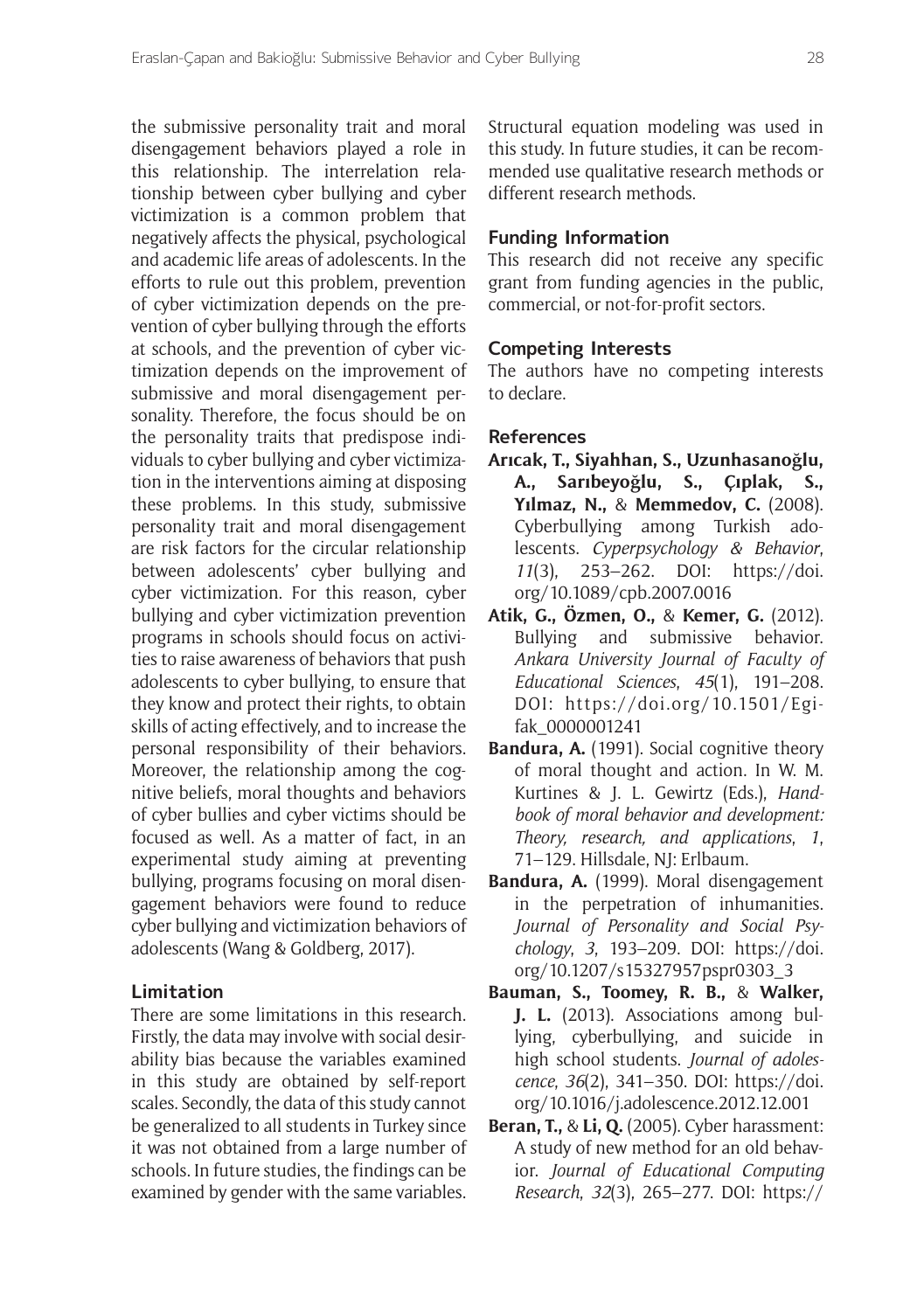[doi.org/10.2190/8YQM-B04H-PG4D-](https://doi.org/10.2190/8YQM-B04H-PG4D-BLLH)**[BLLH](https://doi.org/10.2190/8YQM-B04H-PG4D-BLLH)** 

- **Blais, J.** (2008). *Chatting, befriending, and bullying: Adolescents' internet experiences and associated psychosocial outcomes*. Unpublished Doctoral Dissertation, Queen's University, Kingston, Ontario.
- **Brewer, G.,** & **Kerslake, J.** (2015). Cyberbullying, self-esteem, empathy and loneliness. *Computer in Human Behavior*, *48*, 255–260. DOI: [https://doi.](https://doi.org/10.1016/j.chb.2015.01.073) [org/10.1016/j.chb.2015.01.073](https://doi.org/10.1016/j.chb.2015.01.073)
- **Budak, S.** (2003). *Psychology dictionary*. Ankara: Science and Art Publications.
- **Çetin, B., Eroğlu, Y., Peker, A., Akbaba, S.,** & **Pepsoy, S.** (2012). The relationship between relational-interdependent selfconstrual, cyberbullying and psychological incompatibility in adolescents. *Educational Sciences: Theory & Practice*, *12*(2), 637–653.
- **Cohen, J.** (1988). *Statistical power analysis for the behavioral sciences*. Abingdon.
- **Dilber, Y.** (2013). *Analyzing the cyber bullying and victimization among adolescents in the framework of shame/guilt and revenge*. Unpublished Master Thesis. Yeditepe Üniversity, İstanbul.
- **DioGuardi, R. J.,** & **Theodore, L. A.** (2006). Understanding and addressing peer victimization among students. In S. R. Jimerson & M. Furlong (Eds.), *Handbook of school violence and school safety: From research to practice* (pp. 339–352). New Jersey: Lawrence Erlbaum Associates Publishers.
- **Eraslan-Çapan, B.,** & **Bakioglu, F.** (2016). Adaptation of Collective Moral Disengagement Scale into Turkish Culture for Adolescents. *Universal Journal of Educational Research*, *4*(6), 1452–1457. DOI: [https://](https://doi.org/10.13189/ujer.2016.040624) [doi.org/10.13189/ujer.2016.040624](https://doi.org/10.13189/ujer.2016.040624)
- **Erdur-Baker, Ö.** (2010). Cyberbullying and its correlation to traditional bullying, gender and frequent and risky usage of internet-mediated communication tools. *New Media & Society*, *12*, 109–125. DOI: [https://doi.](https://doi.org/10.1177/1461444809341260) [org/10.1177/1461444809341260](https://doi.org/10.1177/1461444809341260)
- **Eroğlu, Y., Evrim Aktepe, I., Akbaba, S., Işık, A.,** & **Özkorumak, E.** (2015). The Investigation of Prevalence and Risk Factors Associated with Cyber Bullying and Victimization. *Journal of Education and Science*, *40*(177), 93–107. DOI: [https://](https://doi.org/10.15390/EB.2015.3698) [doi.org/10.15390/EB.2015.3698](https://doi.org/10.15390/EB.2015.3698)
- **Evegü, E.** (2014). *An analysis of adolescent cyberbullying in terms of shyness and some demographic variables*. Unpublished Master Thesis. İnönü University, Malatya.
- **Fornell, C.,** & **Larcker, D. F.** (1981). Structural equation models with unobservable variables and measurement error. *Journal of Marketing Res*, *18*, 39–50. DOI: [https://doi.](https://doi.org/10.1177/002224378101800104) [org/10.1177/002224378101800104](https://doi.org/10.1177/002224378101800104)
- **George, R. J.** (2014). Moral Disengagement: An Exploratory Study Of Predıctıve Factors For Digital Aggression And Cyberbullying. Unpublished Doctoral Dissertation, University of North Texas, Meksica.
- **Gilbert, P.,** & **Allan, S.** (1994). Assertiveness, submissive behavior, and social comparison. *British Journal of Clinical Psychology*, *33*, 295–306. DOI: [https://doi.](https://doi.org/10.1111/j.2044-8260.1994.tb01125.x) [org/10.1111/j.2044-8260.1994.tb01125.x](https://doi.org/10.1111/j.2044-8260.1994.tb01125.x)
- **Gini, G., Pozzoli, T.,** & **Bussey, K.** (2014). Collective moral disengagement: Initial validation of a scale for adolescents. *European Journal of Developmental Psychology*, *11*(3), 386–395. DOI: [https://doi.org](https://doi.org/10.1080/17405629.2013.851024) [/10.1080/17405629.2013.851024](https://doi.org/10.1080/17405629.2013.851024)
- **Henson, R. K.,** & **Roberts, J. K.** (2006). Use of exploratory factor analysis in published research. *Educational and Psychological measurement*, *66*, 393–416. DOI: [https://](https://doi.org/10.1177/0013164405282485) [doi.org/10.1177/0013164405282485](https://doi.org/10.1177/0013164405282485)
- **Hinduja, S.,** & **Patchin, J. W.** (2009). *Bullying beyond the schoolyard: Preventing and responding to cyberbullying*. California: Carwin Pres.
- **Hood, M.,** & **Duffy, A. L.** (2018). Understanding the relationship between cyber-victimisation and cyber-bullying on Social Network Sites: The role of moderating factors. *Personality and Individual Differences*, *133*, 103–108. DOI: [https://doi.](https://doi.org/10.1016/j.paid.2017.04.004) [org/10.1016/j.paid.2017.04.004](https://doi.org/10.1016/j.paid.2017.04.004)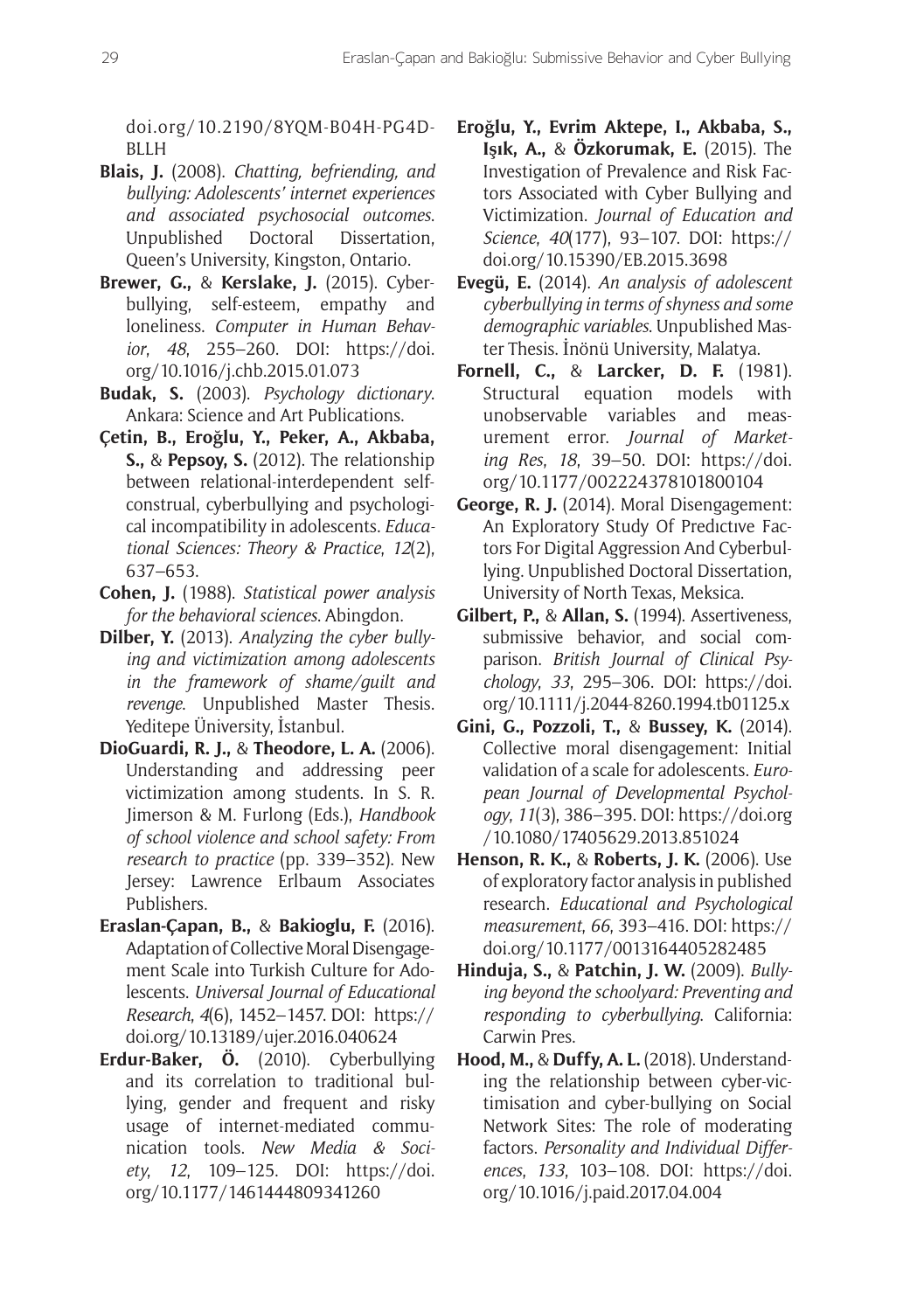- **Hu, L. T.,** & **Bentler, P. M.** (1999). Cutoff criteria for fit indexes in covariance structure analysis: conventional criteria versus new alternatives. *Structural Equation Modeling: A Multidisciplinary Journal*, *6*(1), 1–55. DOI: [https://doi.org/10.1080/10705519909](https://doi.org/10.1080/10705519909540118) [540118](https://doi.org/10.1080/10705519909540118)
- **Huck, S. W.** (2012*)*. *Reading Statistics and Research*, 6th ed. Boston: Pearson.
- **Johnson, P.** (2015). *What Makes a Cyber Bully/Victim? Factors Associated with the Perpetration of Cyberbullying by Cybervictims*. Unpublished Masters Dissertation, Macquarie University, Australia.
- **Kowalski, R. M., Giumetti, G. W., Schroeder, A. N.,** & **Lattanner, M. R.** (2014). Bullying in the digital age. *Psychological Bulletin*, *140*, 1073–1137. DOI: <https://doi.org/10.1037/a0035618>
- **Kowalski, R. M., Limber, S.,** & **Agaston, P.** (2012). *Cyber bullying: Bullying in the digital age* (second edition). Malden, MA: Blackwell Publishing.
- **Kwan, G. C. E.,** & **Skoric, M. M.** (2013). Facebook bullying. *Computers in Human Behavior*, *29*, 16–25. DOI: [https://doi.](https://doi.org/10.1016/j.chb.2012.07.014) [org/10.1016/j.chb.2012.07.014](https://doi.org/10.1016/j.chb.2012.07.014)
- **Little, T. D., Cunningham, W. A., Shahar, G.,** & **Widaman, K. F.** (2002). To parcel or not to parcel: Exploring the question, weighing the merits. *Structural equation modeling*, *9*(2), 151– 173. DOI: [https://doi.org/10.1207/](https://doi.org/10.1207/S15328007SEM0902_1) [S15328007SEM0902\\_1](https://doi.org/10.1207/S15328007SEM0902_1)
- **MacCallum, R. C., Browne, M. W.,** & **Sugawara, H. M.** (1996). Power analysis & determination of sample size for covariance structure modeling. *Psychological Methods*, *1*(2), 130–149. DOI: [https://](https://doi.org/10.1037//1082-989X.1.2.130) [doi.org/10.1037//1082-989X.1.2.130](https://doi.org/10.1037//1082-989X.1.2.130)
- **Mark, L.,** & **Ratliffe, K. T.** (2011). Cyber worlds: New playgrounds for bullying. *Computers in the Schools*, *28*(2), 92–116. DOI: [https://doi.org/10.1080/07380569](https://doi.org/10.1080/07380569.2011.575753) [.2011.575753](https://doi.org/10.1080/07380569.2011.575753)
- **Mishna, F., Khoury-Kassabri, M., Gadalla, T.,** & **Daciuk, J.** (2012). Risk factors for involvement in cyber

bullying. *Children and Youth Services Review*, *31*, 1222–1228. DOI: [https://](https://doi.org/10.1016/j.childyouth.2009.05.004) [doi.org/10.1016/j.childyouth.2009.0](https://doi.org/10.1016/j.childyouth.2009.05.004) [5.004](https://doi.org/10.1016/j.childyouth.2009.05.004)

- **Modecki, K. L., Barber, B. L.,** & **Vernon, L.** (2013). Mapping developmental precursors of cyberagression. *Journal of Youth and Adolescence*, *42*(5), 651–661. DOI: [https://doi.org/10.1007/s10964-012-](https://doi.org/10.1007/s10964-012-9887-z) [9887-z](https://doi.org/10.1007/s10964-012-9887-z)
- **Moses, H. T.** (2013). *The Relationship between the Processes of Moral Disengagement & Youth Perceptions of Cyber bullying Behaviors during Their Final Semester of High School*. Unpublished Doctoral Dissertation, University of Florida, USA.
- **Nasser-Abu Alhija, F.,** & **Wisenbaker, J.** (2006). A Monte Carlo study investigating the impact of item parceling strategies on parameter estimates and their standard errors in CFA. *Structural Equation Modeling*, *13*(2), 204– 228. DOI: [https://doi.org/10.1207/](https://doi.org/10.1207/s15328007sem1302_3) [s15328007sem1302\\_3](https://doi.org/10.1207/s15328007sem1302_3)
- **Nunnally, J. C.** (1978). *Psychometric Theory*, 2nd ed. New York: McGraw-Hill.
- **Ogurlu, U.,** & **Sarıçam, H.** (2018). Bullying, Forgiveness and Submissive Behaviors in Gifted Students. *Journal of Child and Family Studies*, *27*, 2833–2843. DOI: [https://](https://doi.org/10.1007/s10826-018-1138-9) [doi.org/10.1007/s10826-018-1138-9](https://doi.org/10.1007/s10826-018-1138-9)
- **Özkan, İ. A.,** & **Özen, A.** (2008). The relation between submissive behaviours and self esteem state among nursing students. *TAF Preventive Medicine Bulletin*, *7*(1), 53–58.
- **Patchin, J. W.,** & **Hinduja, S.** (2006). Bullies move beyond the school yard: A preliminary look at cyber bullying. *Youth Violence and Juvenile Justice*, *4*(2), 148–169. DOI: [https://doi.](https://doi.org/10.1177/1541204006286288) [org/10.1177/1541204006286288](https://doi.org/10.1177/1541204006286288)
- **Peker, A., Eroğlu, Y.,** & **Çitemel, N.** (2012). Investigation of the mediation of gender in the relationship between cybervictimation behaviors and cyberbullying. *International Journal of Human Sciences*, *9*(1), 205–211.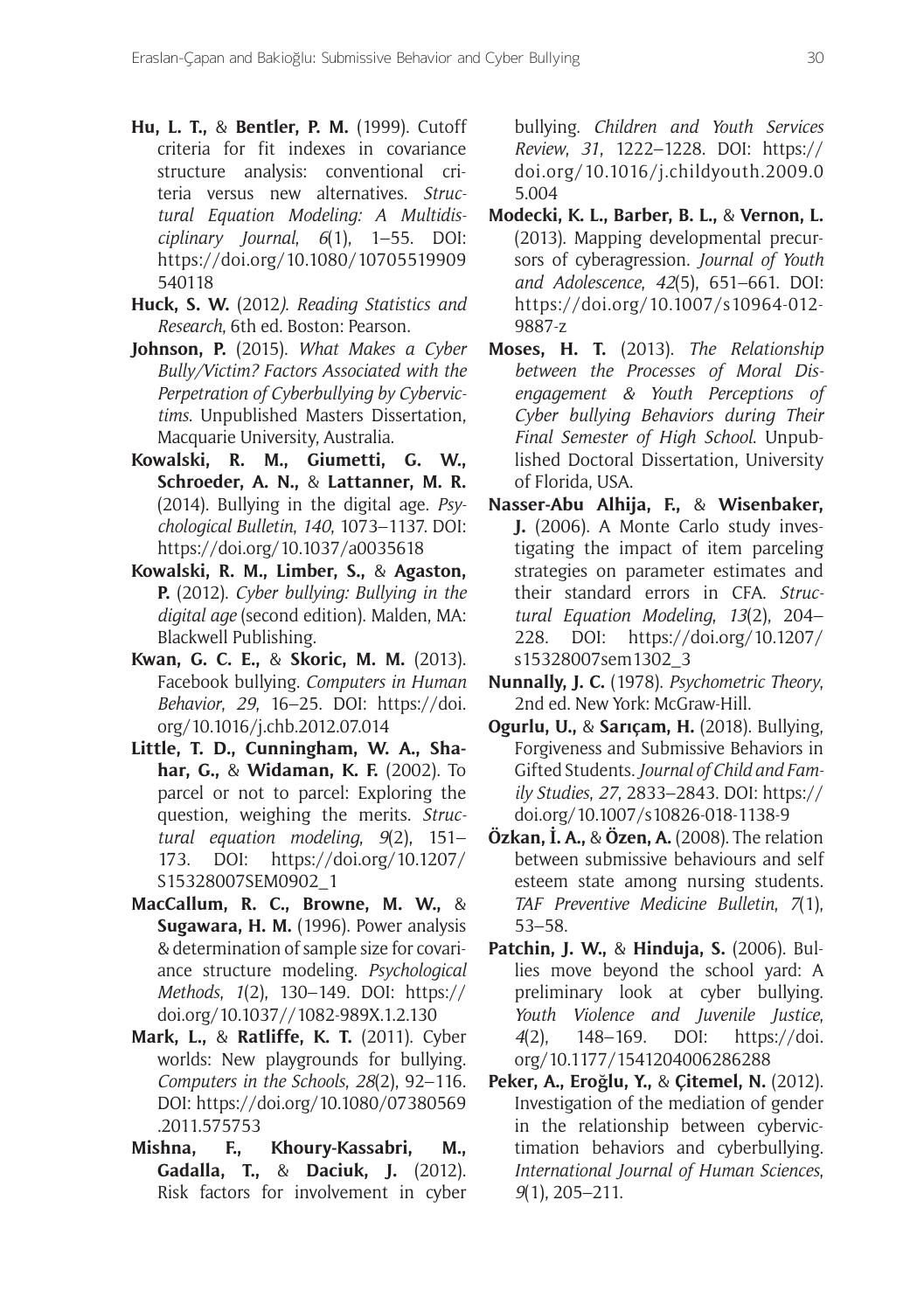- **Perren, S., Gutzwiller-Helfenfinger, E., Malti, T.,** & **Hymel, S.** (2012). Moral reasoning and emotion attributions of adolescent bullies, victims, and bully-victims. *British Journal of Developmental Psychology*, *30*, 511–530. DOI: [https://doi.](https://doi.org/10.1111/j.2044-835X.2011.02059.x) [org/10.1111/j.2044-835X.2011.02059.x](https://doi.org/10.1111/j.2044-835X.2011.02059.x)
- **Piotrowski, C.** (2012). From work place bullying to cyberbullying: The enigma of harassment in modern organizatons. *Organization Development Journal*, *30*(4), 43–52.
- **Pornari, C. D.,** & **Wood, J.** (2010). Peer and cyber aggression in secondary school students: The role of moral disengagement, hostile attribution bias, and outcome expectancies. *Aggressive Behavior*, *36*(2), 81–94. DOI: [https://doi.org/10.1002/](https://doi.org/10.1002/ab.20336) [ab.20336](https://doi.org/10.1002/ab.20336)
- **Postorino, L.** (2014). *Cyberbullying: The role of empathy and moral disengagement in high school students*. Unpublished doctoral thesis. Marywood University, Pennsylvania, USA.
- **Preacher, K. J.,** & **Hayes, A. F.** (2008). Assessing mediation in communication research. *The Sage sourcebook of advanced data analysis methods for communication research* (pp. 13–54). DOI: [https://doi.](https://doi.org/10.4135/9781452272054.n2) [org/10.4135/9781452272054.n2](https://doi.org/10.4135/9781452272054.n2)
- **Raskauskas, J.,** & **Stoltz, A. D.** (2007). Involvement in traditional and electronic bullying among adolescents. *Developmental Psychology*, *43*, 564–575. DOI: [https://doi.org/10.1037/0012-](https://doi.org/10.1037/0012-1649.43.3.564) [1649.43.3.564](https://doi.org/10.1037/0012-1649.43.3.564)
- **Sabancı, Y.** (2018). *Irrational beliefs, psychological resilience and psychological needs as predictions of cyber bullying and victimization in adolescents*. Unpublished Master thesis. Gazi University, Ankara.
- **Savaşır, I.,** & **Şahin, N. H.** (1997). *Submissive behavior scale. Assessment in cognitive behavioral therapies: Frequently used scales*, *4*, 1–17. Ankara: Turkish psychological association publications.
- **Sawilowsky, S. S.** (2003). A different future for social and behavioral science

research. *Journal of Modern Applied Statistical Methods*, *2*(1), 11. DOI: [https://](https://doi.org/10.22237/jmasm/1051747860) [doi.org/10.22237/jmasm/1051747860](https://doi.org/10.22237/jmasm/1051747860)

- **Smith, P. K., Mahdavi, J., Carvalho, M., Fisher, S., Russell, S.,** & **Tippett, N.** (2008). Cyberbullying: İts nature and impact in secondary school pupils. *Journal of Child Psychology and Psychiatry*, *49*(4), 376–385. DOI: [https://](https://doi.org/10.1111/j.1469-7610.2007.01846.x) [doi.org/10.1111/j.1469-7610.2007.0](https://doi.org/10.1111/j.1469-7610.2007.01846.x) [1846.x](https://doi.org/10.1111/j.1469-7610.2007.01846.x)
- **Tabachnick, B. G.,** & **Fidell, L. S.** (2007). *Using multivariate statistics*. Boston: Pearson.
- **Tokunaga, R. S.** (2010). Following you home from school: A critical review and synthesis of research on cyberbullying victimization. *Computers in Human Behavior*, *26*, 277–287. DOI: [https://doi.](https://doi.org/10.1016/j.chb.2009.11.014) [org/10.1016/j.chb.2009.11.014](https://doi.org/10.1016/j.chb.2009.11.014)
- **Topcu, Ç.,** & **Erdur-Baker, Ö.** (2010). The revised cyber bullying inventory (RCBI): Validity and reliability studies. *Procedia-Social and Behavioral Sciences*, *5*, 660–664. DOI: [https://doi.](https://doi.org/10.1016/j.sbspro.2010.07.161) [org/10.1016/j.sbspro.2010.07.161](https://doi.org/10.1016/j.sbspro.2010.07.161)
- **Van Geel, M., Goemans, A., Zwaanswijk, W., Gini, G.,** & **Vedder, P.** (2018). Does peer victimization predict low selfesteem, or does low self-esteem predict peer victimization? Meta-analyses on longitudinal studies. *Developmental Review*, *49*, 31–40. DOI: [https://doi.](https://doi.org/10.1016/j.dr.2018.07.001) [org/10.1016/j.dr.2018.07.001](https://doi.org/10.1016/j.dr.2018.07.001)
- **Wang, C.,** & **Goldberg, T. S.** (2017). Using children's literature to decrease moral disengagement and victimization among elementary school students. *Psychological Schools*, *54*, 918–931. DOI: [https://](https://doi.org/10.1002/pits.22042) [doi.org/10.1002/pits.22042](https://doi.org/10.1002/pits.22042)
- **Wong, D. S., Chan, H. C. O.,** & **Cheng, C. H.** (2014). Cyberbullying perpetration and victimization among adolescents in Hong Kong. *Children and youth services review*, *36*, 133–140. DOI: [https://doi.](https://doi.org/10.1016/j.childyouth.2013.11.006) [org/10.1016/j.childyouth.2013.11.006](https://doi.org/10.1016/j.childyouth.2013.11.006)
- **Worthington, R. L.,** & **Whittaker, T. A.** (2006). Scale development research: a content analysis and recommendations